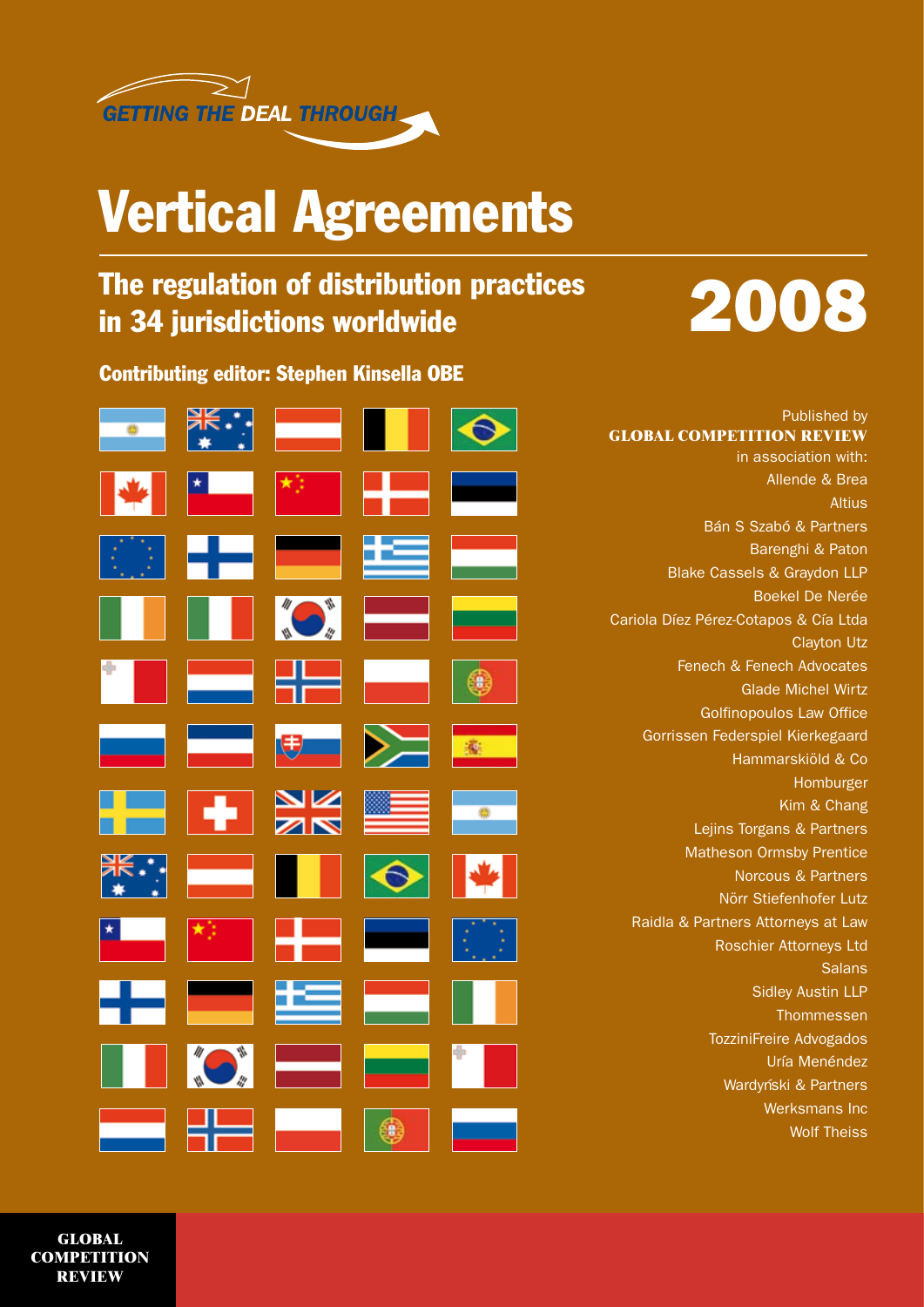# Greece

### **Christos Golfinopoulos**

Golfinopoulos Law Office

#### **1** What are the legal sources that set out the antitrust law applicable to vertical restraints?

The legal source that sets out the antitrust law applicable to vertical restraints is Law 703/1977 on Control of Monopolies and Oligopolies and Protection of Free Competition (the Law). Since its entry into force in September 1977, it has been amended several times, most recently by Law 3,373/2005 (2 August 2005). The full codified text is available in Greek on the Hellenic Competition Commission's website at: www.epant.gr/img/x2/categories/ctg243\_3\_1193312537.pdf. An English version is expected shortly.

In line with article 81(1) of the EC Treaty, article 1(1) of the Law prohibits all agreements between undertakings, decisions by associations of undertakings and concerted practices of any kind, that have as their object or effect the prevention, restriction or distortion of competition.

Article 1(3) of the Law empowers the Hellenic Competition Commission (HCC) to exempt agreements, decisions or concerted practices that fall within the prohibition of article 1(1), provided the agreement under examination:

- contributes to the improvement of production or distribution of goods or to the promotion of technical or economic progress, allowing consumers a fair share of the resulting benefits;
- contains only those restrictions absolutely necessary for the attainment of the above objectives; and
- does not allow the undertakings concerned to eliminate competition in a substantial part of the relevant market.
- 2 List and describe the types of vertical restraints that are subject to antitrust law.Are those terms defined and how? Is the concept of vertical restraint itself defined in the antitrust law?

The prohibition of article 1(1) of the Law extends to agreements consisting, particularly, in:

- directly or indirectly determining selling or purchase prices or any other trading condition;
- limiting or controlling production, supply, technological development or investments;
- sharing of markets or sources of supply;
- applying dissimilar trading conditions to equivalent transactions, in a way that hinders the operation of competition, in particular the unjustifiable refusal to sell, purchase or enter into any other transaction; or
- making the conclusion of contracts subject to acceptance by the other contracting parties of supplementary obligations which, by their nature or according to commercial usage, have no connection with the subject of such contracts.

Restrictions between undertakings operating at a different level of the production or distribution chain, whose object or effect may fall within any of the prohibitions listed above, constitute vertical restraints covered by antitrust law. The list is indicative and therefore non-exhaustive. The most common vertical restraints dealt with by the HCC include resale price maintenance, territorial and customer restrictions, exclusive supply and dealing. In practice, the HCC applies by analogy the criteria set out in EC Regulation 2,790/1999 on the application of article 81(3) of the EC Treaty to categories of vertical agreements and concerted practices and the relevant European Commission Guidelines on Vertical Restraints (see HCC announcement (17 December 2001) on the application of EC Regulation 2,790/1999 at: www.epant. gr/img/x2/categories/ctg277\_3\_1196950972.pdf).

#### **3** Are there particular rules or laws applicable to the assessment of vertical restraints in specific sectors of industry? If so, please identify the sectors and the relevant sources.

No particular rules exist with regards to the assessment of vertical restrains in specific sectors of industry. Where appropriate for the analysis, the HCC will normally refer to the provisions of the existing EC Regulations (eg, in the motor-vehicle sector).

#### 4 Is the only objective pursued by the law on vertical restraints economic, or does it also seek to protect other interests?

As is evident from the wording of article 1, the objective pursued by the Law is economic, namely the protection of competition. In this respect, consumer benefit is also taken into consideration for an exemption under article 1(3) of the Law.

#### **5** What entity or agency is responsible for enforcing prohibitions on anticompetitive vertical restraints? Do governments or ministers have a role?

The HCC is responsible for enforcing article 1 of the Law (articles 8 to 10 of the Law). The HCC is an authority with administrative and economic independence, under the supervision of the minister of development. It consists of the president, an 11-member commission and the directorate-general for competition.

Under article 8a of the Law, the minister for development may allow the block exemption of categories of agreements on the basis of article 1(3). He may also define, by decision, categories or types of agreements that are not caught by article 1(1) of the Law. A positive opinion by the HCC is required in both cases. The minister of development may also apply to the HCC for interim measures. Under the latest modification of the Law, interim measures may be adopted by the HCC either following an application from the minister of development or ex officio.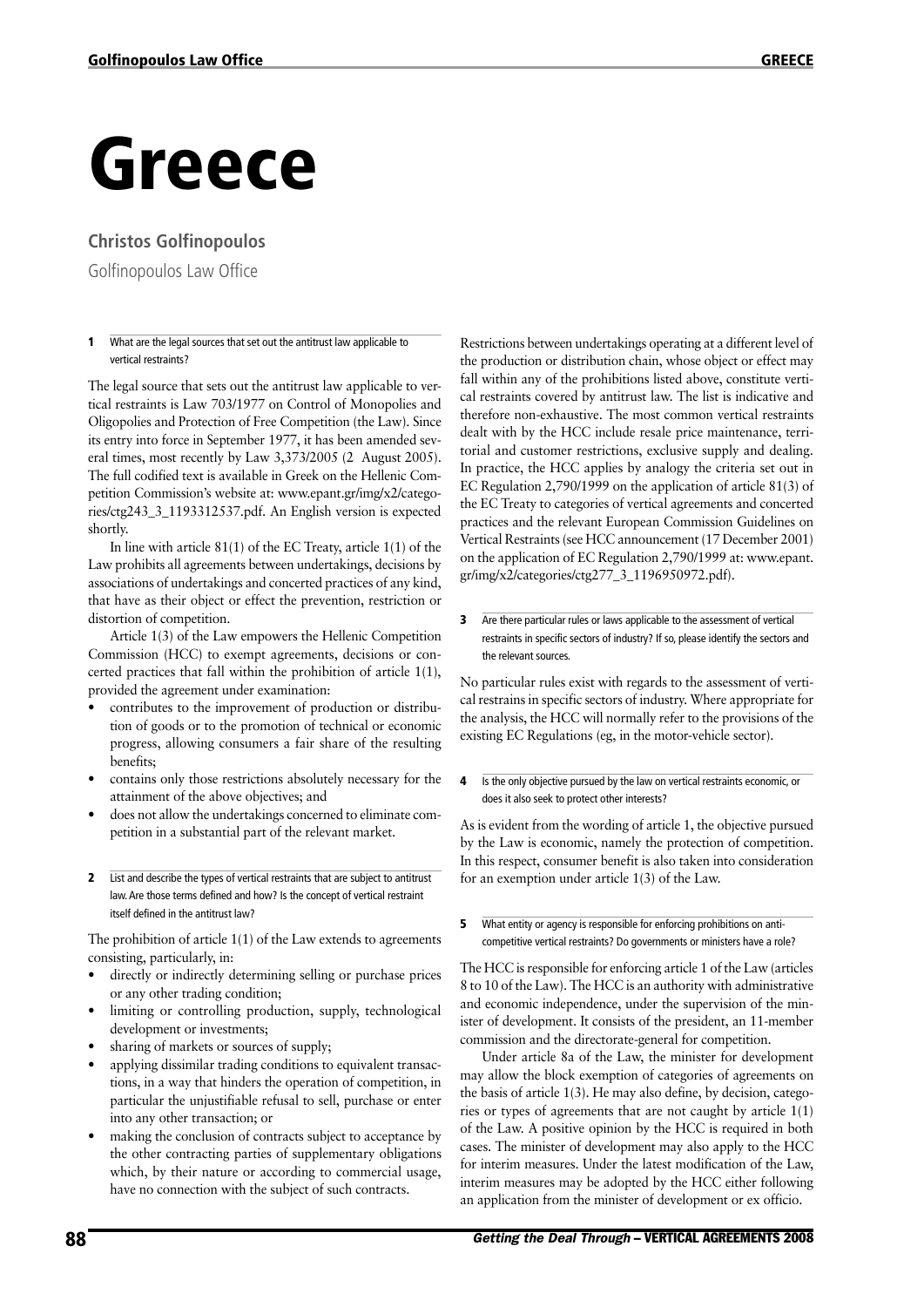#### Golfinopoulos Law Office greece

Under article 32 of the Law, article 1 covers all restrictions of competition that have or may have any impact or effect within the Greek territory, regardless of factors such as the place of execution of the agreement, or the parties' domicile or establishment.

7 To what extent does antitrust law apply to vertical restraints in agreements concluded by public or state-owned entities?

Under article 6(1), the provisions of the Law also apply to public undertakings and public utilities companies. By joint decision, the ministers of finance and development may exclude such undertakings or categories of such undertakings from the application of the Law, for reasons of their greater importance to national economy.

#### 8 Are there any general exceptions from antitrust law for certain types of vertical restraints? If so, please describe.

On 2 March 2006, the HCC issued a Notice on agreements of minor importance (de minimis), available at www.epant. gr/img/x2/categories/ctg250\_3\_1200308071.pdf. In this notice, the HCC uses market share thresholds to quantify what is not an appreciable restriction of competition under article 1 of the Law, in which case such agreements may not be prohibited under article 1(1) of the Law. The Greek de minimis Notice follows the European Commission Notice on agreements of minor importance that do not appreciably restrict competition under article 81(1) of the EC Treaty (OJ C 368, 22 December 2001, p13).

The general rule is that, according to the HCC's view, an agreement between undertakings does not appreciably restrict competition within the meaning of article 1(1) of the Law in the following situations:

- if the aggregate market share held by the parties to the agreement does not exceed 5 per cent on any of the relevant markets affected by the agreement, where the agreement is made between undertakings which are actual or potential competitors on any of these markets (agreements between competitors); or
- if the market share held by each of the parties to the agreement does not exceed 10 per cent on any of the relevant markets affected by the agreement, where the agreement is made between undertakings that are not actual or potential competitors on any of these markets (agreements between non-competitors).

Furthermore, the Notice offers guidance on the calculation and application of these market share thresholds in various situations. Agreements containing hardcore restrictions, as defined in point 11 of the Notice such as price fixing and market sharing, cannot benefit from an exemption under the Notice.

Another exception is introduced by article 7 of the Law, under which the article 1(1) prohibition does not cover agreements, decisions or concerted practices that aim exclusively at strengthening, promoting and securing exports, unless stated otherwise for categories of agreements or products by joint decision of the ministers of finance and development, following an opinion by the HCC. The above is without prejudice to Greece's international obligations.

9 When assessing vertical restraints under antitrust law (or when considering the application of exceptions from antitrust law) does the relevant agency take into account that some agreements may form part of a larger, interrelated, network of agreements or is each agreement assessed in isolation?

The HCC's assessment may vary in each case depending on whether a network of interrelated or similar agreements exists in the relevant market. According to early case law (66/89), the HCC had to re-examine a selective distribution agreement to which negative clearance was initially granted, following the notification of a significant number of similar agreements covering an important part of the relevant market, thus changing the conditions of competition as a result of the cumulative effect of those agreements.

The Greek de minimis Notice (see question 8) contains an explicit reference to parallel networks of agreements that may have a cumulative foreclosure effect in the relevant market. In these cases, the market share threshold below which an agreement will not be considered to appreciably restrict competition is set at 5 per cent.

#### 10 In what circumstances does antitrust law apply to agency agreements in which an undertaking agrees to perform certain services on a supplier's behalf in consideration of a commission payment?

Article 1 of the Law applies to agency agreements whereby the agent undertakes at least some of the risk or costs associated with carrying out its obligations under the agreement, for example, transportation costs, advertising costs, costs for storage and maintenance of stock as well as financing or investment costs. The determining factor is whether the agent operates autonomously as an independent distributor carrying the related commercial and financial risks of his business, is free to decide his business strategy and is able to recover the investment costs that occurred in execution of the 'agency' agreement. Such cases are considered by the HCC, the Greek courts and commercial legal theory as non-genuine agency/distribution agreements, which are caught by article 1(1) of the Law.

11 Is antitrust law applied differently when the agreement containing the vertical restraint also contains provisions granting intellectual property rights (IPRs)?

The HCC's practice and case law to date offer no relevant guidance. The HCC is expected to follow the relevant European legislation and case law on this point.

#### 12 In what circumstances does antitrust law apply to agreements between a parent and a related company?

The HCC applies the 'single economic entity doctrine', by reference to case law of the European Court of Justice, according to which vertical agreements between parent and subsidiary are not caught by the prohibition of article 1(1) of the Law, as they are considered to constitute an allocation of roles, efforts or functions within a single economic entity. The HCC will also examine whether the parent company directly or indirectly exercises control over a related undertaking, namely whether it has the power to exercise more than half the voting rights, or has the power to appoint more than half the members of the supervisory board, board of management or bodies legally representing the undertaking, or has the right to manage the undertaking's affairs.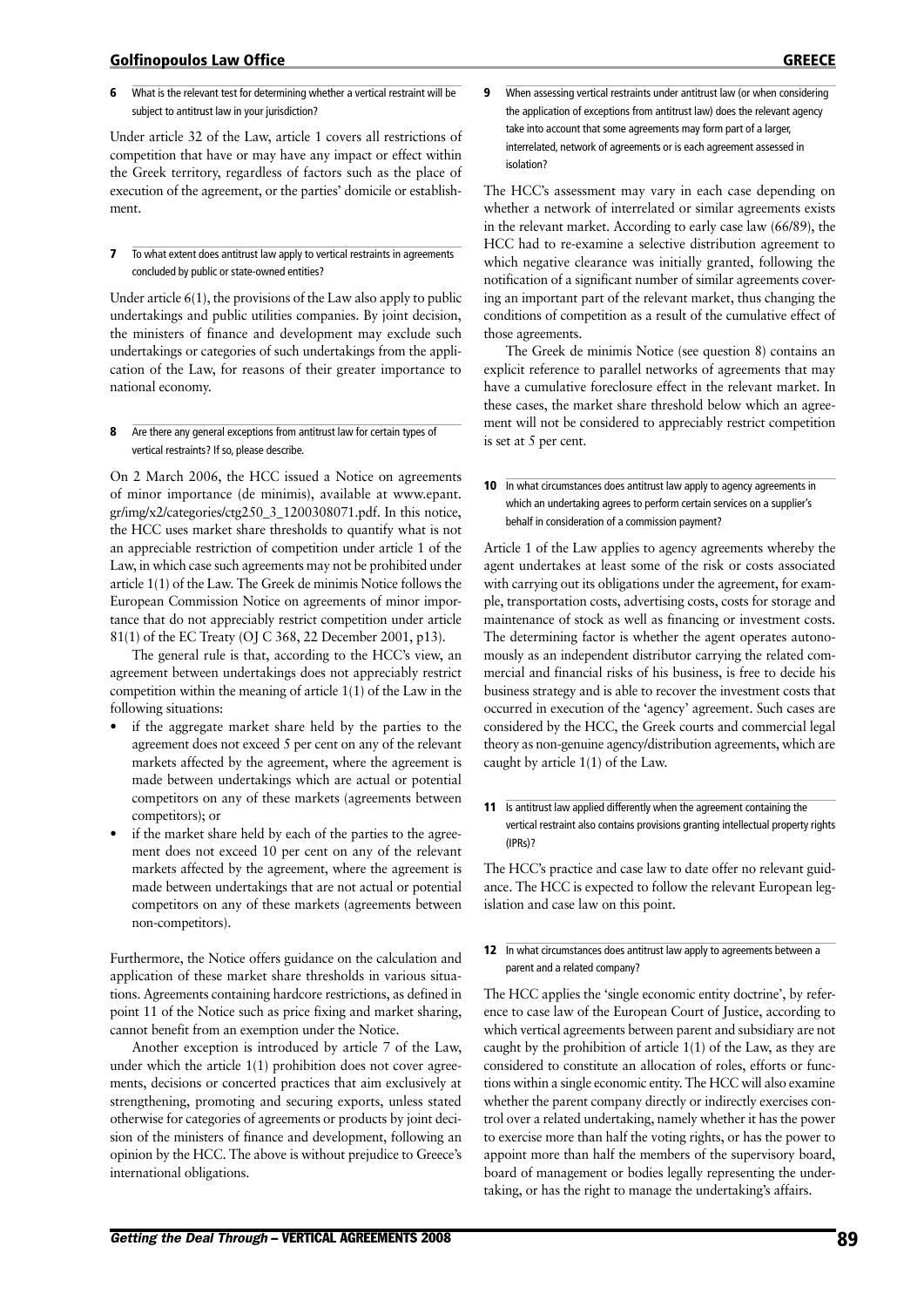#### Golfinopoulos Law Office greece

#### 13 Can the legality under antitrust law of a given vertical restraint change over time?

Under article 10(4)(a) of the Law, the HCC may withdraw or modify its exemption decision where the terms or conditions under which an agreement was found to qualify for an exemption under article 1(3) have changed; or the undertakings concerned apply the exemption in an abusive manner. Changes in market shares over a certain period may affect whether an agreement may continue to fall within the de minimis exemption.

#### 14 Briefly explain the analytical framework that applies when assessing vertical restraints under antitrust law.

In its analysis on vertical restraints, the HCC largely follows the European legislation and case law. This applies not only to the general legal framework but also to the competitive assessment of particular types of restraints (see questions 17 to 28). It is common for the HCC in its decisions to cite and apply the analysis relied on by the European Commission and the European Court of Justice (and Court of First Instance).

In that context, the HCC will consider those vertical restraints that have as their object the restriction or distortion of competition in the relevant market as most serious and will consider them as unlawful per se. Such restraints primarily consist in restricting the buyer's ability to determine resale prices (either by imposing fixed prices or maintaining minimum resale prices or allowing for absolute territorial protection by imposing restrictions on passive sales.

The HCC practice so far has not been uniform. According to early case law, agreements containing hardcore restrictions such as those mentioned above would escape the prohibition of article 1(1) where the parties' market shares and turnovers in the relevant were insignificant, thus allowing for a conclusion that no restriction or distortion of competition was likely to occur in the relevant market. However, since the formal introduction of the de minimis Notice (see question 8), hard-core restrictions such as those mentioned in point 11 of the Notice cannot be exempted and will always be considered unlawful per se.

Further, the HCC will examine whether an agreement will be eligible for an exemption under article 1(3) of the Law. Exemption is not possible where agreements have not been duly notified to the HCC (see questions 29 and 30). In its case law, the HCC has largely exempted agreements under article 1(3) of the Law containing restrictions other than those considered as unlawful per se, mainly on the basis of the low market shares of the undertakings concerned in the relevant market, reserving its right to withdraw the benefit of the exemption if market conditions change in the future. Incidentally, the HCC has considered whether long-term restrictions are necessary for the achievement of pro-competitive objectives and allow consumers a fair share of the benefit. The available precedents to date do not provide useful indication as to whether a rule of reason analysis will be accepted by the HCC.

15 Is there a block exemption or safe harbour that provides certainty to companies as to the legality of vertical restraints in certain conditions? If so, please explain how this block exemption or safe harbour functions.

No block exemption or safe harbour exists in the sense of EC Regulation 2,790/1999. However, undertakings may expect the HCC to apply article 1 of the Law to vertical restraints by reference to the provisions of the EC Regulation, the EC guidelines on vertical restraints and relevant case law.

#### 16 What are the consequences of an infringement of antitrust law for the validity, or enforceability by one of the parties, of a contract containing prohibited vertical restraints?

The specific restrictions of the agreement are null and void. The validity of an agreement is not affected where the HCC considers the unlawful clauses to be independent of the rest of the contract. Under article 181 of the Greek Civil Code, the remaining clauses of the agreement are valid and enforceable if the parties would have entered into the agreement even without the clauses that were declared unlawful.

17 How is the restricting of the buyer's ability to determine its resale price assessed under antitrust law?

Price fixing and setting minimum prices, whether directly or indirectly, are unlawful per se (see question 14). Indicative prices were also found to fall within the retail price maintenance restriction in cases where the supplier had the right under the agreement to claim compensation in the event of non-compliance of the retailer with the indicative price catalogue.

18 Have there been any developments in your jurisdiction in light of the landmark 2007 judgment by the US Supreme Court in Leegin Creative Leather Products Inc v PSKS Inc? If not, is any response or development anticipated?

No relevant reaction has been manifested. It is expected that the HCC will agree to a rule-of-reason type analysis when assessing vertical restraints, should the European Commission and Court of Justice adopt such an approach.

19 How is the restriction of the territory into which a buyer may resell contract products assessed under antitrust law? In what circumstances (if any) may a supplier require a buyer of its products not to resell the products in certain territories?

Agreements that directly or indirectly have as their object the restriction of sales within the territory of the buyer or to customers to which the buyer may sell its products or services are considered as serious restrictions of competition and will be found unlawful per se (see question 14).

However, a supplier may restrict the active sales of his direct buyers in the territory or to groups of customers which have exclusively been allocated to other buyer or which have been reserved for the supplier. These restrictions may not extend to passive sales within that territory or to those groups of customers. Passive sales restrictions result in market partitioning, impede intra-brand competition and may lead to maintaining price differentials within territories or group of customers, either in the wholesale or in the retail level of trade.

20 Explain how restricting the customers to whom a buyer may resell contract products is assessed under antitrust law. In what circumstances (if any) may a supplier require a buyer of its products not to resell the products to certain customers?

See question 19.

21 How is the restricting of the uses to which a buyer (or a subsequent buyer) puts the contract products assessed under antitrust law?

The HCC's practice and case law to date offers no relevant guidance. The HCC is expected to follow the relevant European leg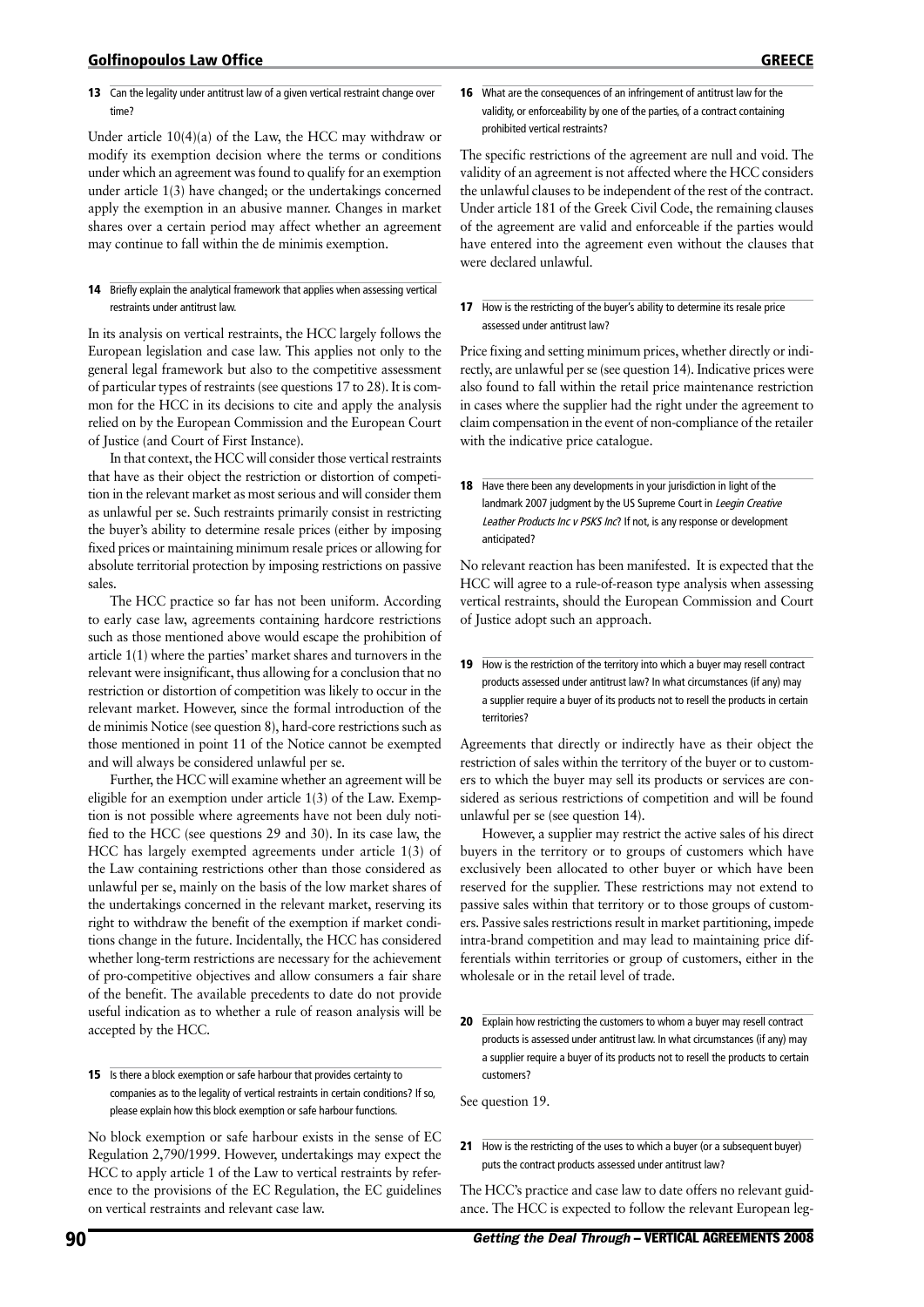islation and case law on this point.

#### 22 Briefly explain how agreements establishing 'selective' distribution systems are assessed under antitrust law.

Clauses that are considered necessary for the establishment and effective operation of selective distribution systems and require an agreement between supplier and distributor such as product marketing, advertising promotions, obligation to purchase a production line or to stock minimum quantities have been found to fall outside article 1(1) of the Law. The supplier may rely on these conditions to refuse a distributor to enter into the selective distribution system, provided these are applied uniformly to all authorised distributors and there is an objective justification for the refusal.

Regarding vertical restraints that are caught by antitrust law, the HCC applies the general analysis described in this chapter, closely following the European legislation and case law.

23 How is the restriction of the buyer's ability to obtain the supplier's products from alternative sources assessed under antitrust law?

The HCC considered such restrictions in a number of franchise agreements and declared them illegal (cases 51/1997 and 128/98). To the extent that the contract products are available through an authorised distribution channel that is not controlled by the supplier, any prohibition on the buyer's ability to obtain products from alternative sources will be found to restrict competition and will be considered invalid.

24 Explain how restricting the buyer's ability to stock products competing with those supplied by the supplier under the agreement is assessed under antitrust law.

This question was considered by the HCC in the context of a selective distribution system. It found that refusal of entry into the selective distribution system was contrary to article 1(1) of the Law, insofar as the only justification behind the refusal was that the candidate distributor would not comply with the restriction not to stock competing products (case 271/2004).

25 How is the requiring of the buyer to purchase from the supplier a certain amount, or minimum percentage, of its requirements, of the contract products assessed under antitrust law?

No significant guidance exists on this point. Such clauses have occasionally been examined and have been found to be proportionate, in the context of franchise agreements where reasonable minimum turnover targets are imposed. These restrictions have been accepted as lawful cases of default, granting the supplier the right to terminate an agreement.

26 Explain how restricting the supplier's ability to supply to other buyers, or sell directly to consumers, is assessed under antitrust law.

In cases of exclusive supply, the HCC will consider the market position of the supplier and the buyer in the relevant markets as well as the term of exclusivity (case 267/2004). A 10-year duration exclusivity clause was found to restrict the buyer's ability to source his supplies from other suppliers as well as the opportunity to potential suppliers to provide their goods or services to the buyer and as such it was caught by the prohibition of article 1(1) of the Law.

An exemption under article 1(3) may be justified, even for a 10-year term, where that period of time is necessary for the contracting parties to recover the costs of significant investments in a very competitive market. Factors such as the level and the expected pay-off of the investment, the parties' market shares as well as estimated consumer benefit will also be taken into consideration. The HCC largely relies on the analysis of the European Commission and the European Court of Justice on this point.

27 To what extent are franchise agreements incorporating licences of intellectual property rights, relating to trademarks or signs and know-how for the use and distribution of products, assessed differently from 'simple' distribution agreements under antitrust law?

Unlike simple distribution agreements, a franchise agreement, which is often combined with the supply of products, aims at the transfer of know-how, marketing, administrative and commercial methods and means, trademark licensing and the brand name of the supplier. In order to achieve its purpose, the franchiser must ensure that IP, expertise and methods transferred to the franchisee will not become widely known, to the benefit of his competitors and the franchisor must be able to take appropriate measures to safeguard the good reputation and of his network, his brand name, trademark and corporate identity. Clauses which aim at safeguarding the above conditions will not be found to distort competition within the meaning of article 1(1) of the Law.

Furthermore, exclusive supply clauses in the context of franchise agreements may qualify for an exemption under article 1(3) of the Law, where no objective product-standards exist, in order to safeguard the quality of the product, the brand-name of the franchiser and his good reputation. Such restrictions may not however extend to supplies from other franchisees (case 252/1995). A five-year duration of said restrictions is normally considered as justified.

Most favoured customer clauses have been considered in cases of selective distribution systems as restrictive of competition and thus unlawful (case 66/89), on the basis that buyers unable to fulfil those terms set by the supplier will find themselves at a competitive disadvantage to the rest of the resellers of the same products in the relevant market.

29 Is there a formal procedure for notifying agreements containing vertical restraints to the agency? Is it necessary or advisable to notify it of any particular categories of agreement?

Under article 21 of the Law, the agreements, decisions or concerted practices of article 1(1) of the Law, must be notified by the contracting parties to the HCC within 30 days from their conclusion, adoption or execution. Failure to notify results in loss for each contracting party of the benefit of an exemption under article 1(3) of the Law and a fine of at least  $£15,000$  and up to 10 per cent of the gross turnover of the undertaking for the current or the previous financial year. Although the Law does not specify, the practice to date shows that it is the national, not the worldwide, turnover of the undertaking concerned that is

<sup>28</sup> Explain how a supplier's warranting to the buyer that it will supply the contract products on the terms applied to the supplier's most favoured customer or warranting to the buyer that it will not supply the contract products on more favourable terms to other buyers is assessed under antitrust law.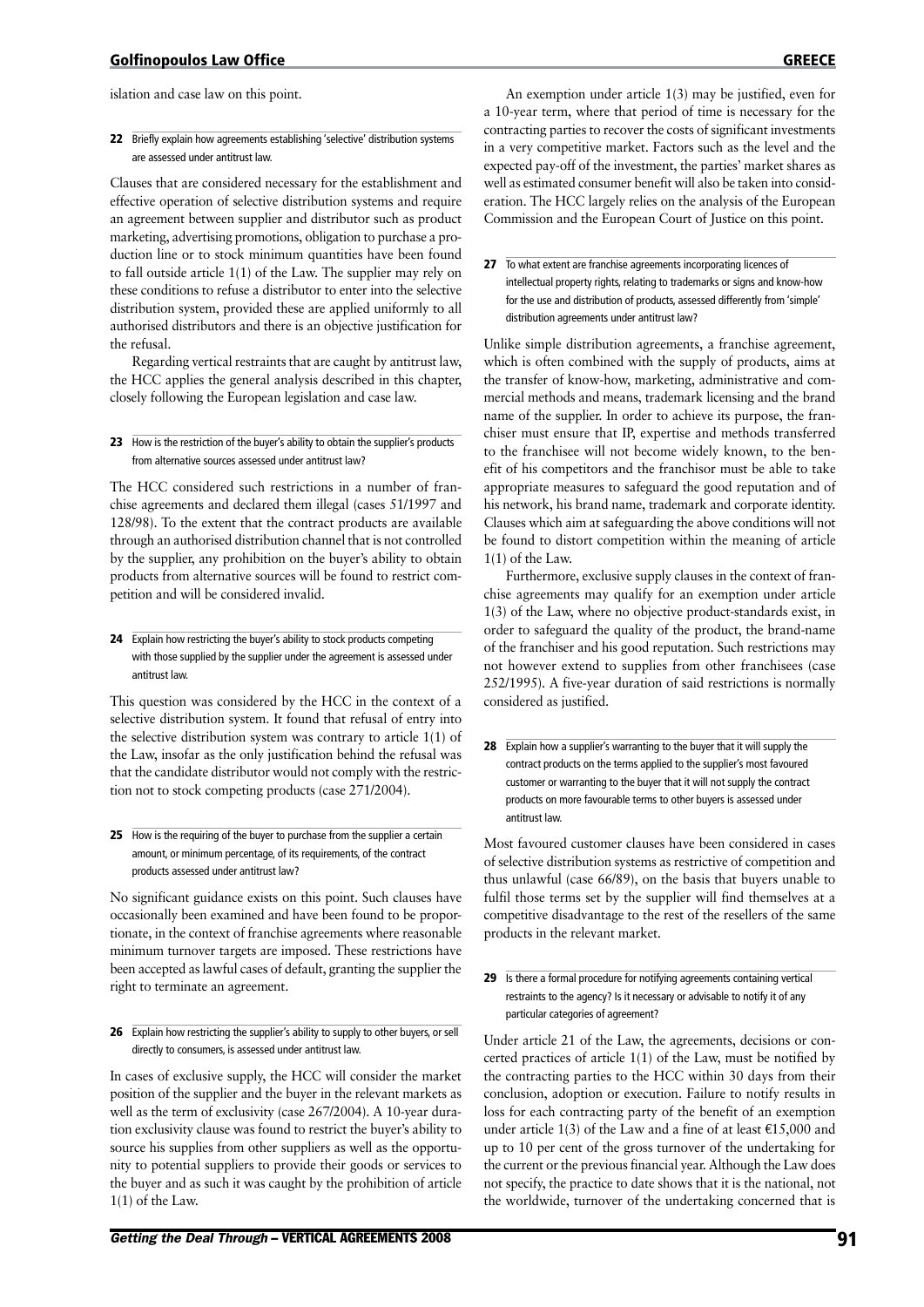taken into account.

Under article 11 of the Law, following an application to the HCC's directorate general for competition by any interested party for negative clearance, the HCC may certify that, according to the information and evidence in its possession, no violation of article 1(1) of the Law exists. The application for a negative clearance is submitted simultaneously with the notification of an agreement. Negative clearance may also be applied for agreements that will be concluded in the future.

Finally, undertakings entering into agreements may apply for an exemption decision under article 1(3) of the Law and in accordance with article 10 of the Law. The application for an exemption under article 1(3) of the Law may be submitted at any time provided the notification obligation has been met.

30 If there is a formal notification procedure, how does it work? What type of ruling (if any) does the agency deliver at the end of the procedure? And how long does this take? Is a reasoned decision published at the end of the procedure?

The notifying parties, that is, the participating undertakings, must complete and submit to the HCC a detailed form, which is available on the HCC's website, in Greek, at: www.epant.gr/entypa. php?Lang=gr&id=37. There is a filing fee of  $\epsilon$ 300. Under article 21 of the Law, the HCC is not obliged or required to examine the notified agreement, which for this reason shall not be considered automatically as (provisionally) valid.

The HCC's examination procedure may involve requesting additional information from the notifying and third parties. It is concluded with a reasoned recommendation by the Directorate General of Competition to the HCC. The Directorate's recommendation is notified to the parties together with the date of discussion of the case before the HCC. The parties have the right to submit their written observations at least 30 days prior to the date of discussion and must declare – stating reasons – whether they wish to exercise their right to be heard during the discussion (oral hearing). The HCC reserves the right to decide whether to accept oral presentations.

If an agreement qualifies for an exemption under article 1(3) of the Law, the HCC, following an application by the notifying parties, will issue an exemption decision that sets out the date of entry into force, its duration and, potentially, the conditions that the applicants must respect. There is no time-limit for the adoption of such a decision by the HCC.

Following an application for negative clearance, the HCC certifies within two months from the date of application whether there exists, on the basis of the information and evidence before it at that time, a violation of article 1(1) of the Law. In case of negative clearance, the contracting undertakings are not subject to the consequences and sanctions of the Law, until the HCC issues an opposite decision, unless they deliberately provide the HCC with false or misleading or withheld information and evidence.

31 If there is no formal procedure for notification, is it possible to obtain guidance from the agency as to the antitrust assessment of a particular agreement in certain circumstances?

Not applicable.

#### 32 Is there a procedure whereby private parties can complain to the agency about alleged vertical restraints?

Under article 24(1) of the Law, any natural or legal person has the right to file a complaint against an infringement of article 1(1) and (2) of the Law as well as of article 81 of the EC Treaty. The HCC is required to issue a decision within six months of the date the complaint was filed, with the possibility of a further extension of the above deadline by two months in exceptional cases where further investigation is necessary. The above time limit is not strictly complied with by the HCC.

#### 33 How frequently is antitrust law applied to vertical restraints by the agency?

Vertical restraints cover a very small part of the HCC's workload, with just a few decisions issued each year.

**34** May the agency impose penalties or must it petition the courts or another administrative or government agency? What sanctions and remedies can the agency or the courts impose when enforcing the prohibition of vertical restraints?

The HCC itself has the power to impose penalties, fines and pecuniary sanctions that are provided for in the provisions of the Law. In finding of a breach of article 1 of the Law or article 81 of the EC Treaty, the HCC may by decision:

- order the undertakings to bring the infringement to an end and refrain from it in the future;
- accept commitments from the undertakings concerned to end the breach, making those commitments binding for them;
- impose behavioural or structural measures, which must be necessary and expedient for the termination of the infringement and proportionate to the type and gravity of the infringement;
- address recommendations to the undertakings concerned and threaten with a fine, pecuniary sanction or both, in case of continuation or repetition of an infringement;
- consider that a fine or pecuniary sanction has been forfeited, when by decision it finds the continuation or repetition of an infringement; and
- impose a fine on the infringing undertakings.

The fine may reach 15 per cent of the gross turnover of the undertaking for the current of previous financial year. The Law does not clarify whether it is the national or the worldwide turnover that will be taken into account, however to date the fines imposed have been calculated on the basis of national turnover. A fine of  $E10,000$  per day may be imposed in cases of non-compliance with a decision. A notice on the calculation of fines is available at www.epant.gr/img/x2/categories/ctg250\_3\_1193315361.pdf

The HCC may also order interim measures ex officio or following a request from the minister of development, in cases where a violation of article 1 of the Law or article 81 of the EC Treaty is likely and there is an urgent case to avert imminent risk of irreparable damage to the public interest. A fine of  $\epsilon$ 5,000 per day may be imposed in cases of non-compliance with such a decision.

#### 35 What investigative powers does the agency have when enforcing the prohibition of vertical restraints?

The HCC may conduct investigations on its own initiative (ex officio), following a complaint or following a request by the minister of development.